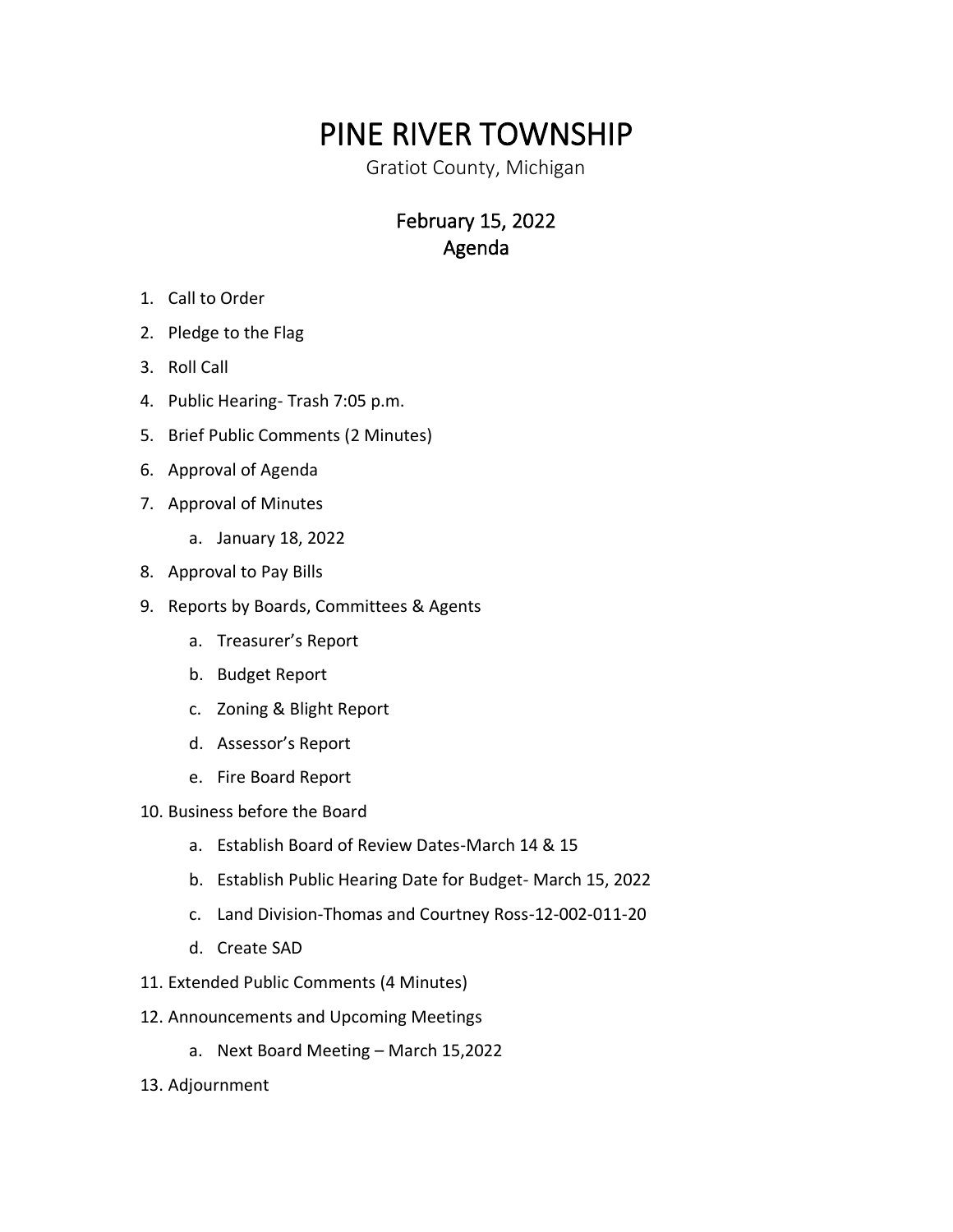## **MINUTES OF THE PINE RIVER TOWNSHIP BOARD MONTHLY MEETING FEBRUARY 15, 2022**

- 1.) The regular monthly meeting of the Pine River Township Board was called to order at 7:00PM by Supervisor Beeson at the Township Hall.
- 2.) Pledge the flag: The Board and the Public said the Pledge to the flag.
- 3.) Roll Call: Best: present; Moeggenborg: present; Beeson: present; Whitmore: present; Baker: present. (5) Board members present, (0) absent.
- 4.) Public Hearing Trash:
	- a. Beeson gave overview of previous public hearing.
	- b. Vern Shock (7362 N. Winans) asked what generated the idea, asked about those taking trash to other districts and expressed concern for the whole project. Asked questions about the 5-year contract, fuel surcharges, and how residents could "opt out" to which he had items clarified with the Granger contract and how he could choose between being a bag tag customer if he is over 65 or be a container customer.
	- c. Terry Lott (7470 N. Luce) asked if residents can say no to change in services for future (i.e. large items one per quarter or recycling). Beeson explained a potential one truck/one drive on a Saturday for a special Spring Clean Up. SAD law clarified as well that described 5-year contract is set and meetings have to be held if fees increase over certain amount.
	- d. Chuck Griffith (10125 N. Begole) submitted a letter that he read to the Board (see attached) and asked about if a \$3 bag tag would be limited to one residency if senior citizens owned multiple properties but only lived in one.
	- e. Marc Raycraft (5652 W. Adams) expressed that he is a happy Granger customer and asked if it was either or for bag tags or container. Stated this was a good environment move and agreed with the process.
	- f. Eric Ho (7221 N. Smith) asked about size limit of bags with tags and when the pick up would begin. Explained that if all passed tonight, the pick up would begin in May potentially. Also asked about other carriers (Waste Management) and how to seek refund.
	- g. Wayne Miller (939 W. Jefferson Rd.) Asked about clarification of bag costs or \$14/monthly container. Expressed concern about his rentals and how their coverage is clarified for age of renters.
	- h. Aaron Mills (9080 N. Alger) explained has a farming operation with Granger dumpsters currently and expressed curiosity if possible to be exempt for services of the SAD. Also asked why no day was set for those to express if they wanted trash or not before the SAD process was started. Also sought clarification on what qualifies as residency or commercial.
	- i. Jeff Daniels (853 W. Madison) asked if it was truly \$174 annually and asked for clarification on if the fee would be on winter tax bill.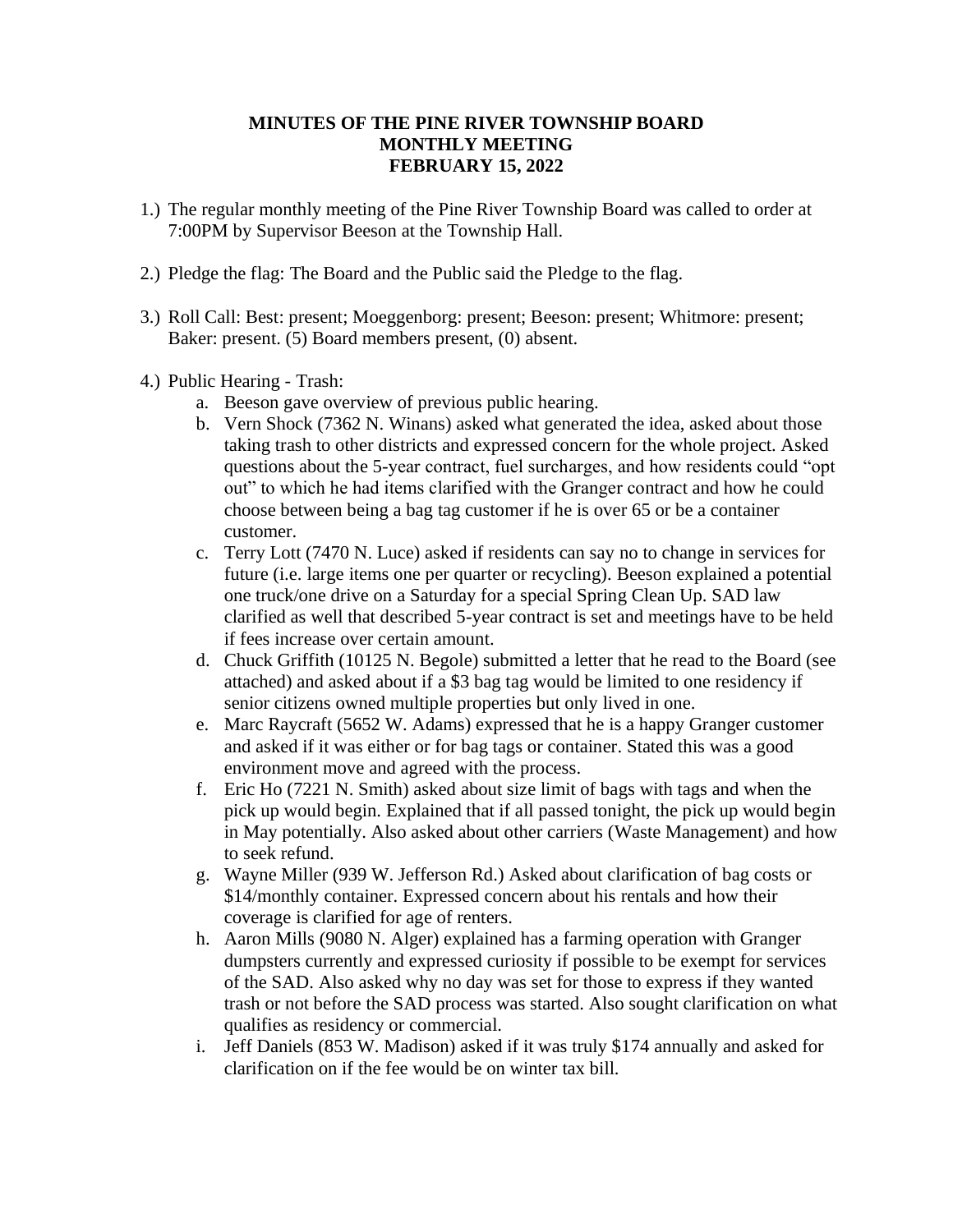- j. Al Shattuck (9856 N. Begole) asked when the pickup would begin and how Granger would refund current pre-paid customers. Also asked who all was asked to submit rubbish bids.
- k. Sharon Bendele (5620 W. Jefferson) asked about birthday clarification if 65 happened in the middle of the year. Explained that if resident was 65 on December 1, then would be eligible for senior citizen option. If not 65 on this date, then fee for container would be assessed. Expressed concern and not supporting this as it felt like it was being shoved at residents.
- l. Kory Edgar (1798 W. Monroe) stated his opposition to the township-wide option as he has a dumpster and long driveway.
- m. Romaine Hale (9078 N. Wells) explained that he has three properties and would like to buy tags. Asked for clarification on how the properties would be assessed the fee if some are empty or not in use as he rents one property, one is empty, and the other he lives in.
- n. Lawrence Davidson (9660 Gruett) asked how many Granger customers are currently in township and stated he supported Griffith's statement.
- o. Steve DeMott (4837 W. Adams) stated he is opposed to this proposal and would like the option to keep what he has currently.
- p. Rob Comstock (130 Davis) stated that this is a good deal as this is the same amount of trash and half the cost.
- q. Mary Patterson (8179 N. Grafton) stated that she supports the deal and asked for clarification of the billing cycle and expressed interest in hazardous waste disposal. Also inquired if could pay in the office instead of having on the tax bill.
- r. John Lang (7337 N. Luce) stated that this is a great deal for senior citizens.
- 5.) Public Hearing closed at 8:24PM.
- 6.) Approve the Agenda:
	- a. Motion made by Baker: second by Moeggenborg: to approve the Agenda with the addition of 10e. All present Board members approved. The motion carried 5-0.
- 7.) Approve the Minutes:
	- a. Motion made by Baker: second by Best: to approve the Minutes of the meeting from January 18, 2022. All present Board members approved. The motion carried 5-0.
- 8.) Approval to Pay Bills:
	- a. Motion made by Moeggenborg: second by Baker: to approve the payment of bills as presented in the amount of \$19,885.95. All present Board members approved. The motion carried 5-0.
- 9.) Reports by Boards, Committees, and Agents
	- a. Treasurer's Report Discussion: Board reviewed, bank reconciliations have been received and reviewed by all present. Placed on file.
	- b. Budget Report Discussion: report placed on file.
	- c. Zoning and Blight Officer Discussion: report placed on file.